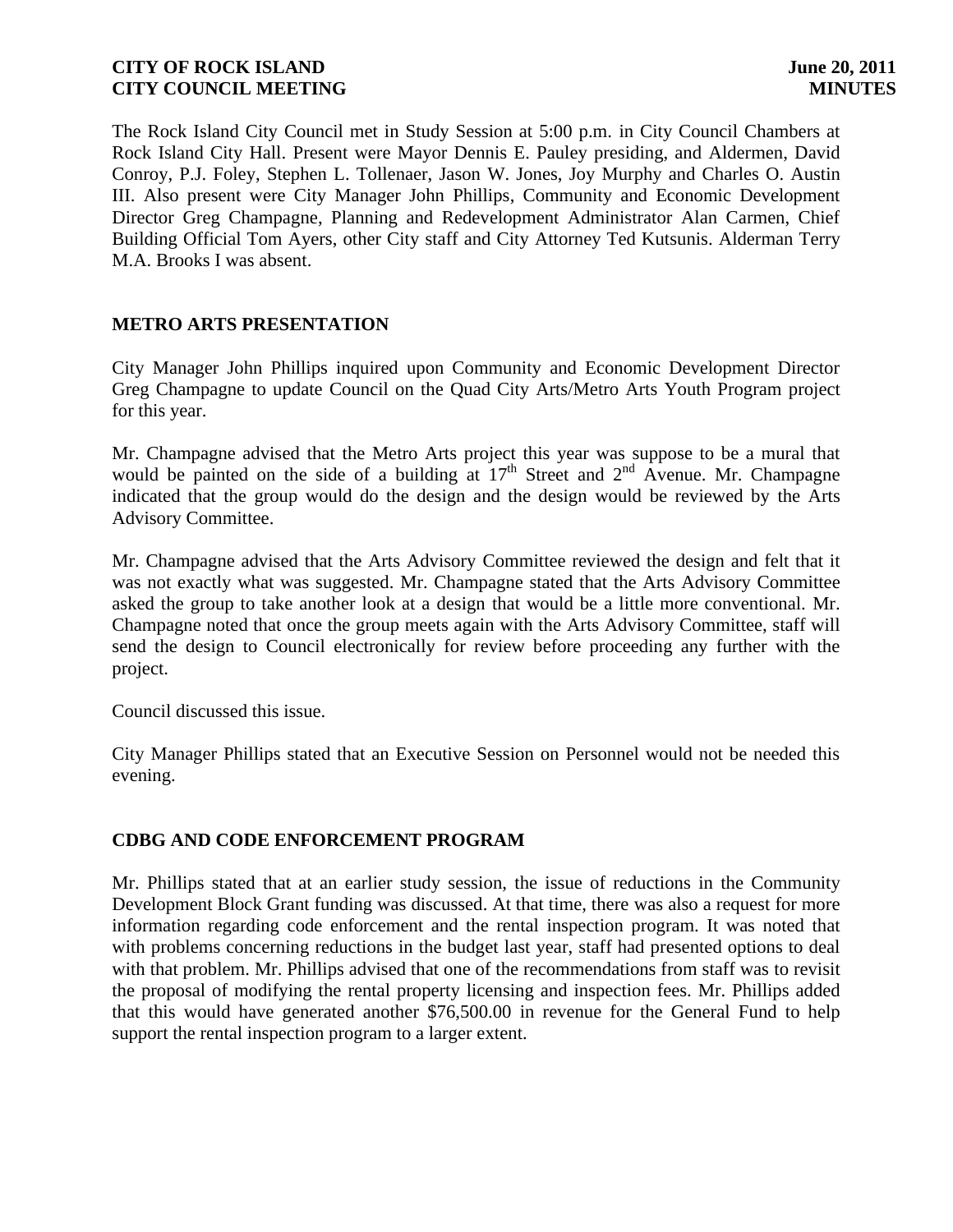Mr. Phillips then inquired upon Community and Economic Development Director Greg Champagne to discuss the information that was included in the memo packet regarding Community Development Block Grant funding and the Rental Residential Property Program.

Mr. Champagne advised that the Rental Residential Property Program was put together several years ago. Mr. Champagne indicated that when the program was originally discussed, the idea was to make it self sufficient so that the costs of the program would be offset with fees generated by the program. Mr. Champagne added that at that time, the decision was made to not do that. Mr. Champagne indicated that earlier this year as part of the budget discussion, a proposal was made for changes.

Mr. Champagne pointed out that currently, there is a rental property annual licensing fee of \$35.00 and a per-unit inspection fee that is associated with the property only when an inspection is done. Mr. Champagne stated that it was suggested that a per unit inspection fee be instituted that would be part of that licensing process, which would be \$15.00 per unit and that would be charged as part of the licensing process on an annual basis. Mr. Champagne reiterated that the idea was to generate additional revenues to cover the costs incurred by providing the service. Mr. Champagne commented that there are approximately 1,800 licenses issued under this program, which cover about 4,200 units throughout the City.

Discussion followed in regards to other comparable communities as it related to the licensing fee structure and cost as it related to the proposal for an increase in the annual license fee to register each building (address) and per unit fee. Mr. Phillips advised that the proposal is to increase fees from \$35.00 to \$50.00 and to have a flat \$15.00 charge per unit, which would not be necessarily tied into the inspection.

Council discussed Community Development Block Grant funding reductions and carryover funds as it related to support for the rental property inspections program. Council also discussed continuing with the program and funding options to support the program, and Council discussed reducing the program to a level that could be supported financially.

Chief Building Official Tom Ayers discussed interior and exterior inspections and complaint driven inspections. Mr. Ayers also discussed fines as it related violations and compliance.

City Attorney Kutsunis discussed enforcement as it related fines, the code hearing process, the circuit court hearing process and bringing offending properties into compliance.

Council discussed expenses as it related to sustainability of the rental inspections program.

Planning and Redevelopment Administrator Alan Carmen discussed Community Development Block Grant funding reductions as it related to the budget and administration of the rental inspection program as it related to the future.

Mr. Champagne advised that the only steady stream of revenue coming into this program is the annual license fee. Mr. Champagne added that what staff is trying to do with this concept is to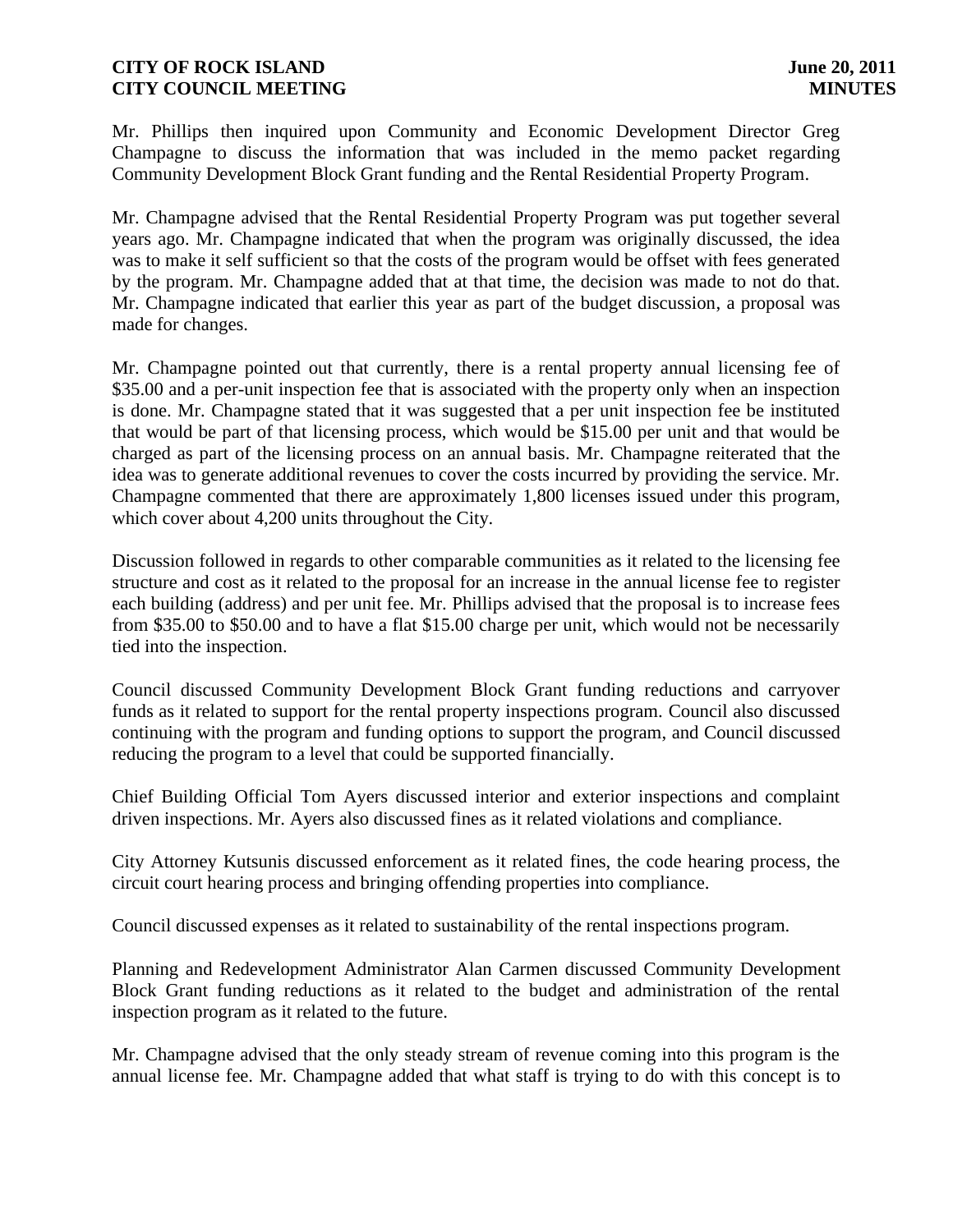stabilize the annual revenue so that there is some revenue that can be depended on and that can be budgeted for each year that will cover the cost of the program.

Council then discussed fees in regards to charging only one fee as it related to annual registration fees and per unit fees. Council also discussed habitual offenders as it related to legitimate complaints and fines.

After more discussion, it was determined that staff will compile additional information for Council review on fines and what the City generates on fines; per unit fees, which would be combined into one fee as opposed to a license and a per unit fee; issuing a notice of violation and charging an inspection fee based on legitimate code violations regarding complaints; and separating out code enforcement revenue and expenses from the rental property program revenue and expenses.

Council further discussed the ideas and options regarding rental property inspections and compliance.

# **ADJOURNMENT**

A motion made by Alderman Tollenaer and seconded by Alderwoman Murphy to adjourn the meeting carried by the following Aye and No vote. Those voting Aye being Alderman Conroy, Alderman Foley, Alderman Tollenaer, Alderman Jones, Alderwoman Murphy and Alderman Austin; those voting No, none. The meeting was adjourned at 6:12 p.m.

> \_\_\_\_\_\_\_\_\_\_\_\_\_\_\_\_\_\_\_\_\_\_\_\_\_\_\_\_\_\_ Aleisha L. Patchin, City Clerk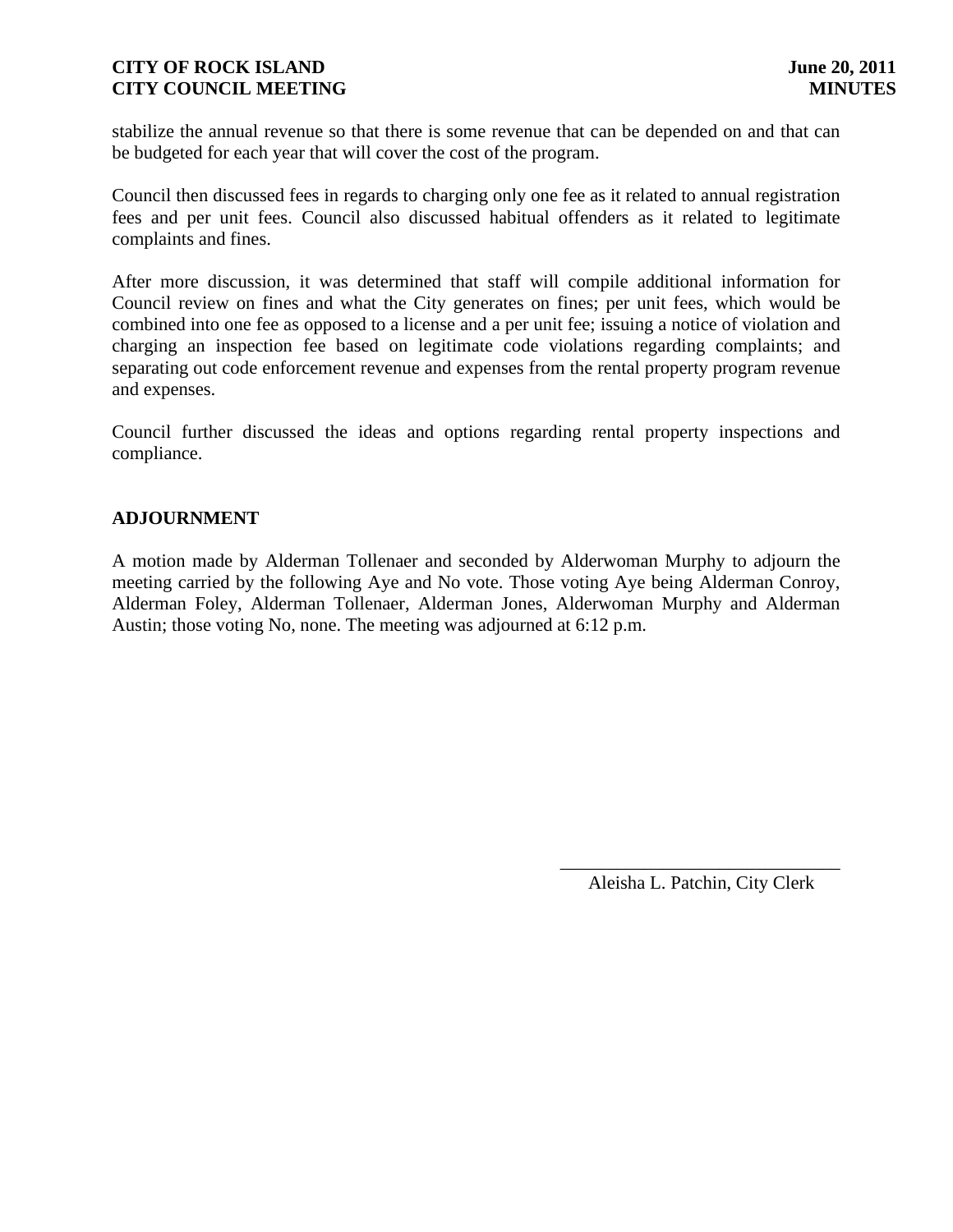Rock Island City Council met in regular session at 6:45 p.m. in Council Chambers of Rock Island City Hall. Present were Mayor Dennis E. Pauley, presiding, and Aldermen Terry M.A. Brooks I, David Conroy, P. J. Foley, Stephen L. Tollenaer, Jason W. Jones, Joy Murphy and Charles O. Austin III. City Manager John Phillips was also present.

### **Introductory Proceedings**

Mayor Pauley called the meeting to order and led in the Pledge of Allegiance. Alderman Conroy gave the Invocation.

#### Agenda Item #5 **Minutes of the Meeting of June 13, 2011.**

A motion was made by Alderman Austin and seconded by Alderman Foley to approve the Minutes of the Meeting of June 13, 2011. The motion carried by the following Aye and No vote; those voting Aye being Alderman Brooks, Alderman Conroy, Alderman Foley, Alderman Tollenaer, Alderman Jones, Alderwoman Murphy and Alderman Austin; those voting No, none.

# Agenda Item #6 **Update Rock Island by Mayor Pauley.**

Mayor Pauley advised that the City of Rock Island has upgraded its website making it more userfriendly. It was noted that the website has been completely redesigned with a new look and navigation. Mayor Pauley stated that the main changes to the website include; implementing a content management system which allows staff to easily and quickly update information; designing a fresh, more interactive home page and interior pages; using professional photos of the City; and improving and expanding the calendar.

Mayor Pauley stated that online services offered on the City's website include; online bill payment; option to have bills emailed; registration for Parks & Recreation programs and classes; eNewsletter sign up; employment applications; and service requests. It was noted that the website URL has not changed, it is still [www.rigov.org.](http://www.rigov.org/)

Mayor Pauley indicated that the City of Rock Island was awarded two (2) awards for excellence in financial reporting from the Government Finance Officers Association (GFOA), a non-profit association serving over 17,600 government finance professionals.

The Mayor stated that GFOA recently awarded the City with a Certificate of Achievement in Excellence in Financial Reporting for the Comprehensive Annual Financial Report (CAFR) for the fiscal year ending March 31, 2010, commonly called the audit. It was noted that this is the highest form of recognition in the area of governmental accounting and financial reporting. Mayor Pauley indicated that this marks the thirtieth year that the City has received this award.

Mayor Pauley stated that the Distinguished Budget Presentation award was also given for the City's budget document for Fiscal Year 2010/2011. Mayor Pauley commented that in order to receive the award, the budget must be proficient in all categories including; a policy document, a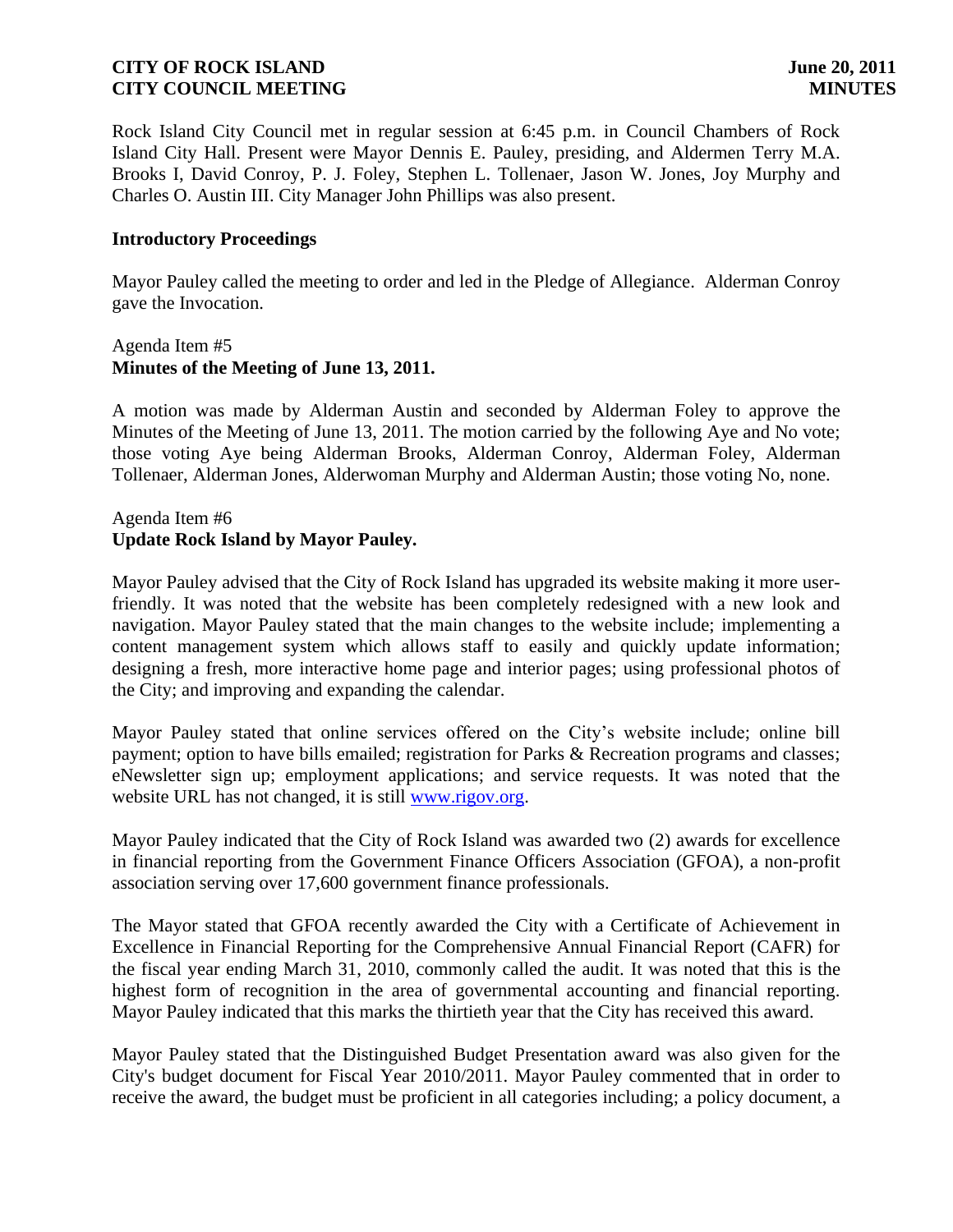financial plan, operations guide and a communications device. Mayor Pauley added that the City has received this award since 1987, or 24 years.

Mayor Pauley advised that the City of Rock Island announced today the retirement of Finance Director, William Scott effective August 26, 2011. It was noted that Mr. Scott has been with the City of Rock Island for 32 years and has served as Finance Director for the past 24 years.

Mayor Pauley noted that Bill has done an excellent job providing financial expertise and guidance for the City of Rock Island over the years. It was noted that during his tenure, the City has improved the budgeting and financial reporting systems of the City. Mayor Pauley advised that Rock Island has consistently received awards from the Government Finance Officers Association for the Rock Island City Budget and the Comprehensive Annual Financial Report. Mayor Pauley stated that recruitment for Mr. Scott's replacement will begin in July, but the hiring decision will be one of the first tasks for the next City Manager.

Mayor Pauley advised that Red, White & Boom will be held on Sunday, July  $3<sup>rd</sup>$  from 5:00 p.m. to 10:00 p.m. at Schwiebert Riverfront Park. It was noted that admission is free. Mayor Pauley stated that there will be music, fireworks, children's activities and food and beverages for purchase. It was noted that the Children's Fun Zone activities begin at 6:00 p.m. In addition, other activities include writing a special thank you card to send to military personnel overseas, and live music on the main stage by USO of Illinois presenting Green Thirteen from 6:00 p.m. until the fireworks begin at 9:15 p.m.

Mayor Pauley advised that the Tri-City Jewish Center will celebrate its 75<sup>th</sup> anniversary this year during its second Jewish Feast-ival on Sunday, June  $26<sup>th</sup>$  from 11:00 a.m. to 7:00 p.m. Mayor Pauley stated that everyone can enjoy outstanding food (with a carry-out menu service), live entertainment, Israeli dancing, children's activities, cultural exploration - the history of the synagogue, release of a new cookbook and a Mah Jongg Marathon. It was noted that the fundraiser is hosted at the Tri City Jewish Center at 2715 30<sup>th</sup> Street. Mayor Pauley commented that admission is \$2.00 and children under 12 are free.

Mayor Pauley indicated that on Sunday, June  $26<sup>th</sup>$  at 6:00 p.m., the Keystone Neighborhood Association will hold their annual picnic at Lincoln Park. Mayor Pauley added that meat, beverages and place settings will be provided. It was noted that residents are asked to bring a side dish to share. Mayor Pauley stated that the theme is Changing Faces: Refugees and Immigrants in our Rock Island Neighborhoods.

Mayor Pauley reversed the order of the Agenda for Items #7 and #8

# Agenda Item #8 **Proclamation declaring June 15 through June 22, 2011 as Navy Week.**

Mayor Pauley read the Proclamation declaring June 15 through June 22, 2011 as Navy Week. Lt. Dawn Stankus accepted the Proclamation. Lt. Stankus thanked the Mayor and Council for the Proclamation.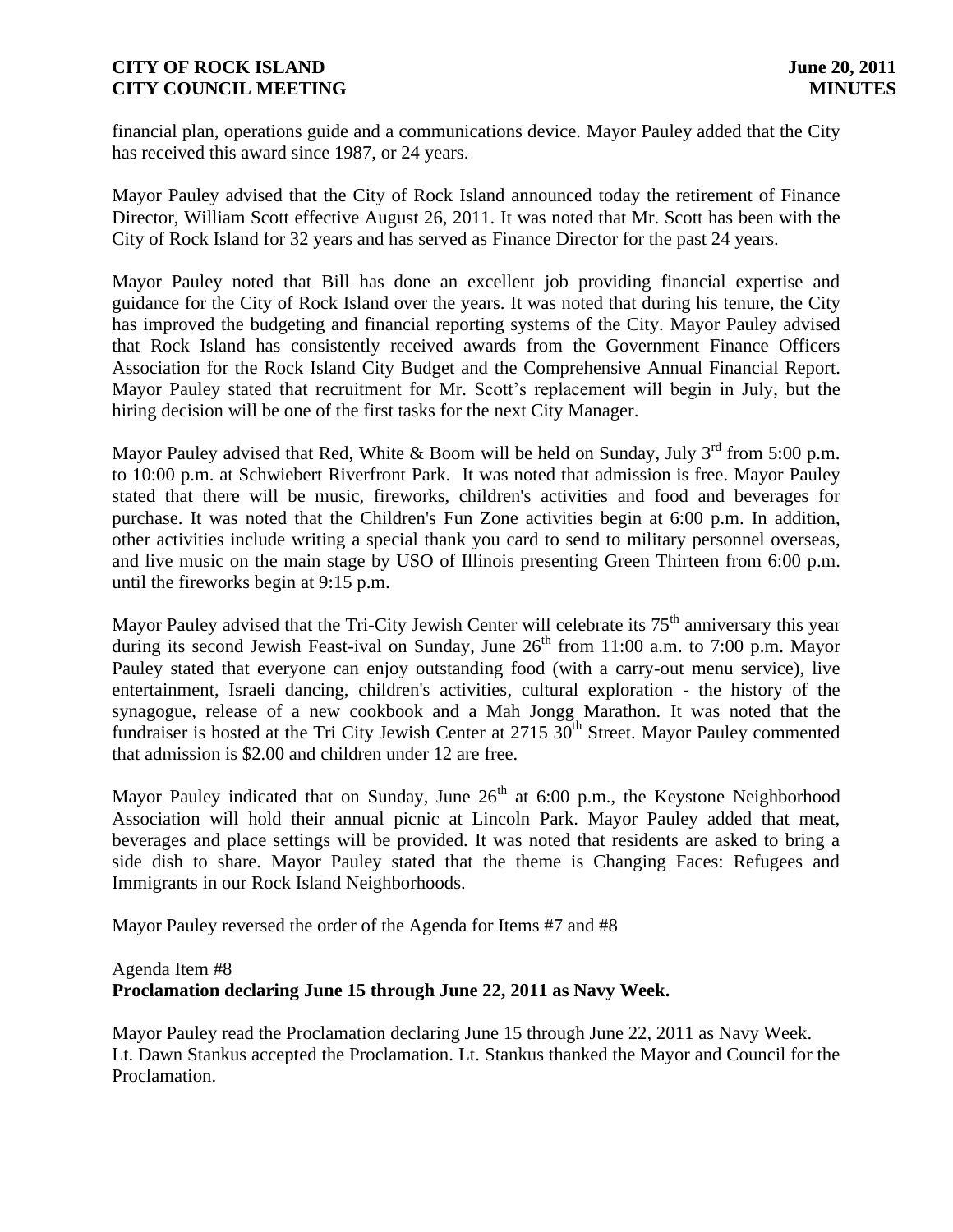# Agenda Item #7 **Presentation on Navy Week.**

Lieutenant Dawn Stankus, Public Affairs Officer, presented a Presentation on who the Navy is, why they are a global force for good and how they protect the United States of America. Lt. Stankus advised that the US Navy is the only service in the US Military that fights on the water, over the water and under the water. Lt. Stankus stated that the US Navy fights threats and provides humanitarian support all over the world.

Lt. Stankus explained the 70-80-90 Rule. It was noted that 70% of the world is covered by water; 80% of the world's population lives on or near a coast within 100 miles; and 90% of the world's commerce travels by sea. Lt. Stankus pointed out that this is why it is so important to maintain open and safe waters. Lt. Stankus further discussed the role of the US Navy.

Mayor Pauley thanked Lt. Stankus for the Presentation on the US Navy.

### Agenda Item #9

# **Proclamation congratulating the cities of Rock Island and Davenport for their past accomplishments in celebrating their riverfronts.**

Mayor Pauley made reference to the Proclamation. Mayor Pauley then inquired upon Parks and Recreation Director Bill Nelson to elaborate on this upcoming cooperative event with the City of Davenport on July 3<sup>rd</sup>, where Mayor Pauley and Mayor Gluba will read the Proclamation.

Mr. Nelson advised that this event will be held on July 3<sup>rd</sup> in Schwiebert Riverfront Park. It was noted that this is a combined event with Red, White and Boom and the City of Davenport. Mr. Nelson indicated that the goal is to promote and celebrate some of the successes with RiverVision on both sides of the river. Mr. Nelson advised that the intent is to have the City of Davenport's Council members and the City of Rock Island's Council members to help celebrate the successes. Mr. Nelson indicated that on July  $3<sup>rd</sup>$ , the Davenport folks will come to Rock Island. Mr. Nelson added that at 7:30 p.m. on the stage in the park, the Proclamation will be read. It was noted that everyone will then go to Davenport and the Proclamation will be read again.

Mr. Nelson advised that it is really important for everyone to come together and celebrate these activities. Mr. Nelson mentioned other activities that will take place on July 3<sup>rd</sup> at Schwiebert Riverfront Park, which include; live music the by USO band called Green Thirteen; inflatables for the kids; face painting; a magician; and a simulcast of the symphony for the fireworks at about 8:30 p.m. or 9:00 p.m.

# Agenda Item #10 **CLAIMS**

It was moved by Alderman Austin, seconded by Alderman Foley to accept the following reports and authorize payment as recommended. The motion carried by the following Aye and No vote: those voting Aye being Alderman Brooks, Alderman Conroy, Alderman Foley, Alderman Tollenaer, Alderman Jones, Alderwoman Murphy and Alderman Austin; those voting No, none.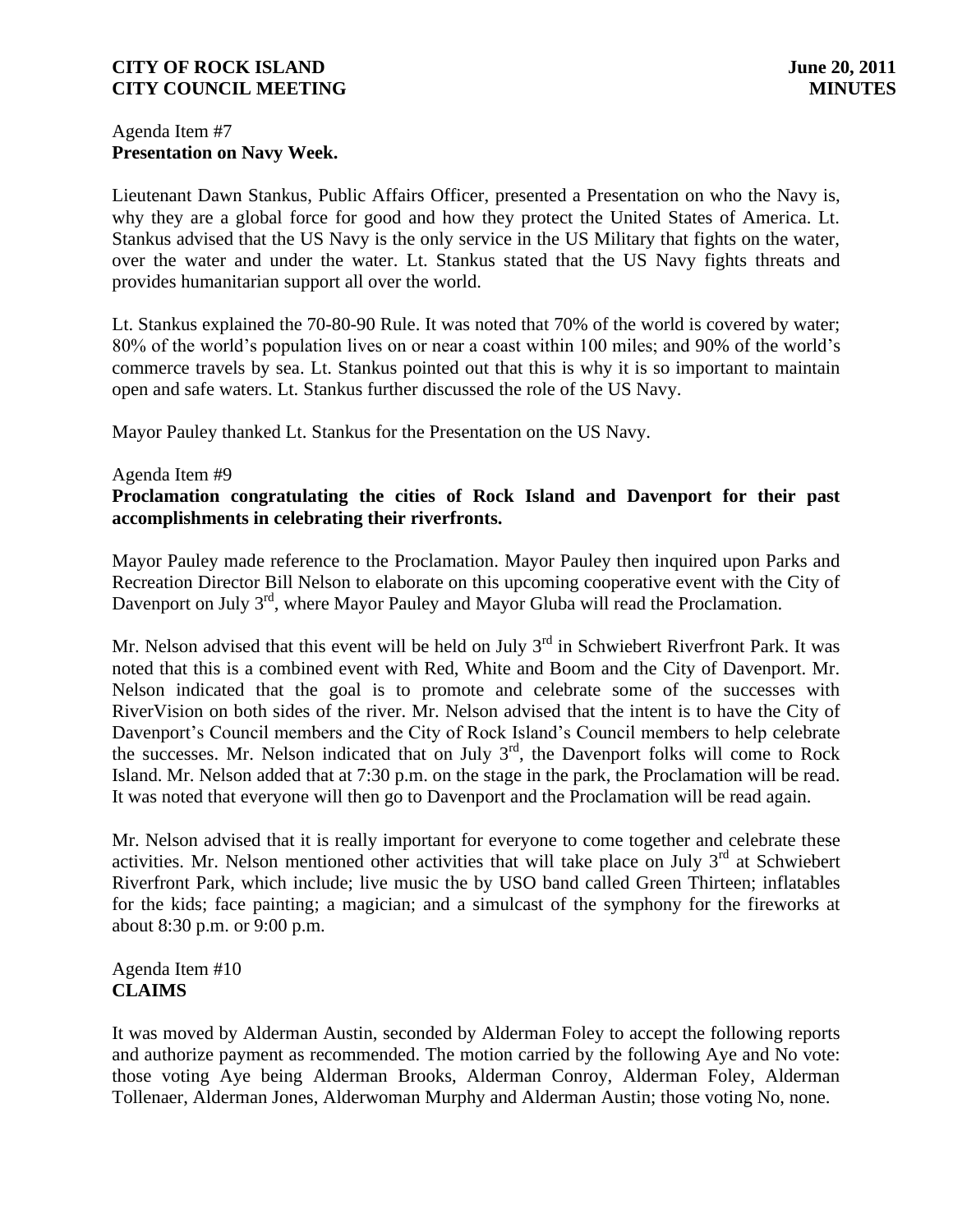- a. Report from the Public Works Department regarding payment in the amount of \$8,874.00 to Godwin Pumps of America, Inc. for the rental of pumps that were used along the levee for the spring flood. (173)
- b. Report from the Public Works Department regarding payment in the amount of \$5,050.00 to Tri City Blacktop, Inc. for asphalt street repair on 2408 4<sup>th</sup> Avenue, 1707  $32<sup>nd</sup>$  Street and  $1302$   $34<sup>th</sup>$  Street. (174).
- c. Report from the Public Works Department regarding payment in the amount of \$4,226.31 to Martin Equipment, Inc. for repairs to a 2002 JD Wheel Loader. (175)

# Agenda Item #11 **Claims for the week of June 10th through June 16th in the amount of \$1,597,911.92.**

Alderman Jones moved and Alderman Foley seconded to allow the claims. The motion carried by the following Aye and No vote: those voting Aye being Alderman Brooks, Alderman Conroy, Alderman Foley, Alderman Tollenaer, Alderman Jones, Alderwoman Murphy and Alderman Austin; those voting No, none.

# Agenda Item #12 Payroll for the weeks of May 30<sup>th</sup> through June  $12^{th}$  in the amount of \$1,353,420.08.

It was moved by Alderman Conroy and seconded by Alderman Austin to allow the payroll. The motion carried by the following Aye and No vote: those voting Aye being Alderman Brooks, Alderman Conroy, Alderman Foley, Alderman Tollenaer, Alderman Jones, Alderwoman Murphy and Alderman Austin; those voting No, none.

### Agenda Item #13

# **Report from the Public Works Department regarding the purchase of propane conversion equipment from AJ Automotive Group, Inc. in the amount of \$13,351.00.**

Alderman Conroy moved and Alderwoman Murphy seconded to approve the purchase as recommended.

Discussion followed with Alderman Tollenaer inquiring as to whether this will affect the manufacturer's warranty in regards to installing this system on the new vehicles and as to what type of gas mileage can be expected.

Public Works Director Bob Hawes stated that it would not affect the manufacturer's warranty.

Bill Woeckener, Fleet Services Director stated that currently, the City gets 10 miles per gallon with the Crown Vics. It is expected to go from 10 to 15 or 20 miles per gallon.

After more discussion regarding the time frame for recouping the \$13,000.00 on the two (2) vehicles and certification as it related to the installation of the equipment, the motion carried by the following Aye and No vote: those voting Aye being Alderman Brooks, Alderman Conroy,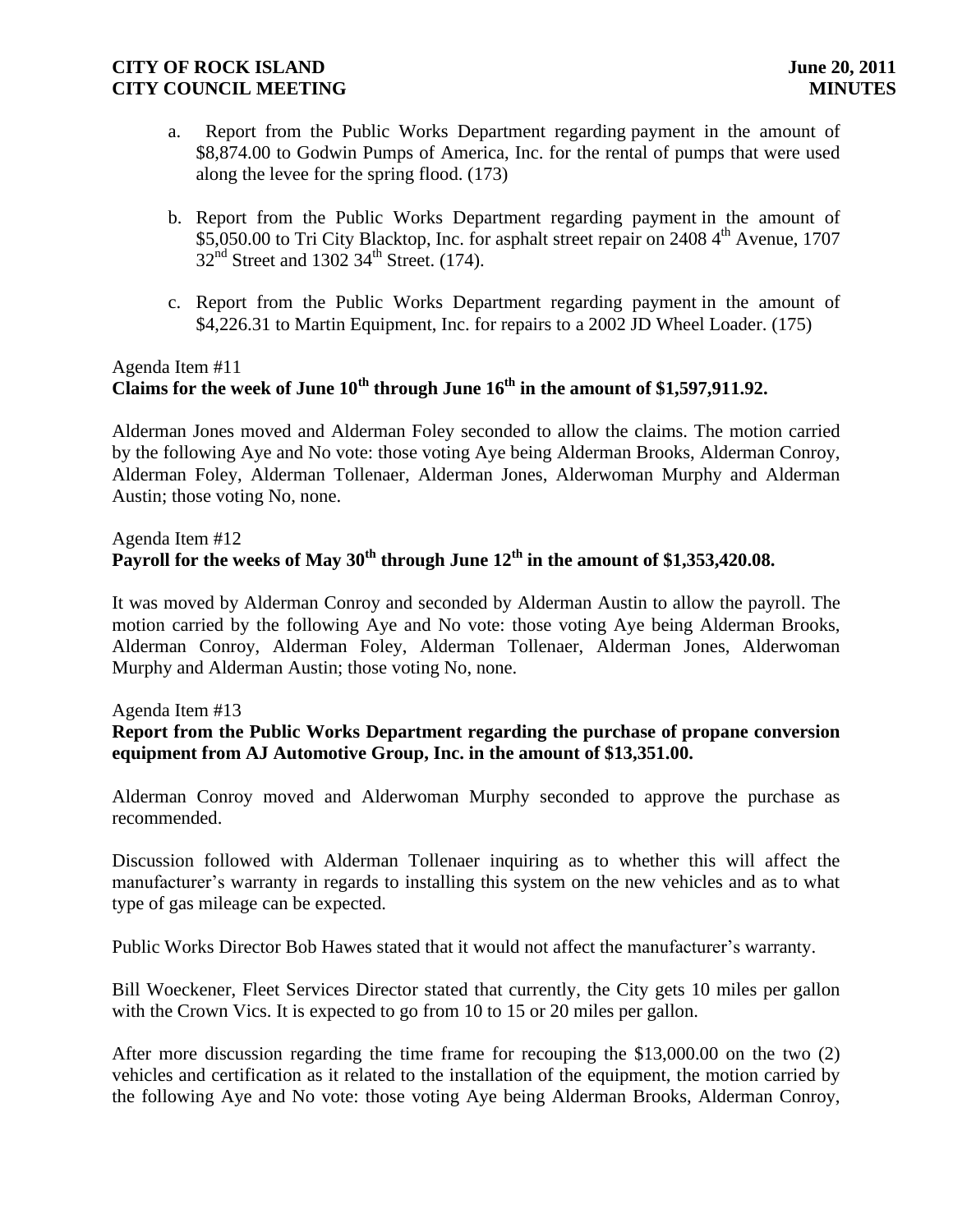Alderman Foley, Alderman Jones, Alderwoman Murphy and Alderman Austin; those voting No, Alderman Tollenaer.

#### Agenda Item #14

# **Report from the Public Works Department regarding bids for the purchase of two (2) double disk sludge pumps from Penn Valley Pump in the amount of \$101,859.00.**

It was moved by Alderman Austin, seconded by Alderman Conroy to award the bid as recommended and authorize purchase. The motion carried by the following Aye and No vote: those voting Aye being Alderman Brooks, Alderman Conroy, Alderman Foley, Alderman Tollenaer, Alderman Jones, Alderwoman Murphy and Alderman Austin; those voting No, none.

#### Agenda Item #15

# **Report from the Public Works Department regarding bids for the Turkey Hollow Bridge Replacement project, recommending the bid be awarded to General Constructors, Inc. in the amount of \$617,553.74**.

Alderman Conroy moved and Alderwoman Murphy seconded to award the bid as recommended and authorize the City Manager to execute the contract documents. The motion carried by the following Aye and No vote: those voting Aye being Alderman Brooks, Alderman Conroy, Alderman Foley, Alderman Tollenaer, Alderman Jones, Alderwoman Murphy and Alderman Austin; those voting No, none.

### Agenda Item #16 **Report from the Public Works Department regarding an intergovernmental agreement for Sewer Rehabilitation/Lining.**

Alderman Foley moved and Alderman Conroy seconded to approve the agreement as recommended and authorize the City Manager, City Attorney and City Clerk to execute the contract documents.

Comments followed with Alderman Jones stating that this is another opportunity where the City is working with other governments to help all of our budgets.

After comments, the motion carried by the following Aye and No vote: those voting Aye being Alderman Brooks, Alderman Conroy, Alderman Foley, Alderman Tollenaer, Alderman Jones, Alderwoman Murphy and Alderman Austin; those voting No, none.

#### Agenda Item #17

**Report from the Public Works Department regarding an amendment to the agreement with Symbiont for additional engineering services related to the wet weather treatment system at the Mill Street wastewater treatment facility in an amount not to exceed \$2,272,526.00.**

It was moved by Alderman Austin and seconded by Alderman Jones to approve the amendment as recommended and authorize the City Manager to execute the contract documents.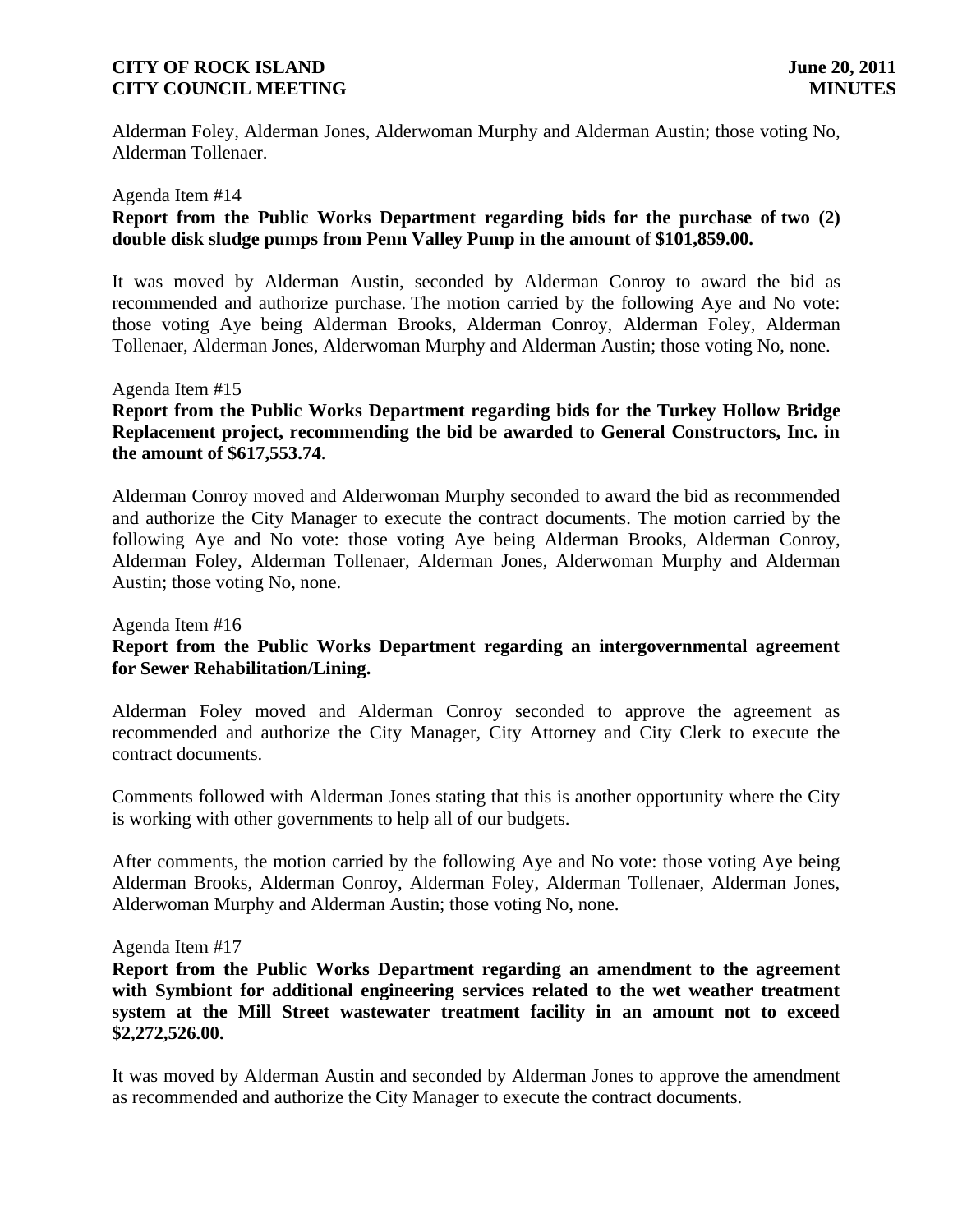Discussion followed.

Alderwoman Murphy stated that this is a lot of money and inquired upon Public Works Director Bob Hawes as to whether this was part of the original agreement.

Mr. Hawes stated no. Mr. Hawes advised that when the City does a project, the design contract is done first. At that point in time, there is not enough information to know how to put together the construction observation. It was noted that this is the way it is typically done. Mr. Hawes pointed out that this is a lot of money, but it is a \$45 million dollar construction project with a three (3) year construction period.

Alderman Jones inquired as to whether the City is pursuing this as a LEED project.

Mr. Hawes stated that it is not; the street garage is a LEED project. However, this project will be LEED like.

After more discussion regarding this project, the motion carried by the following Aye and No vote: those voting Aye being Alderman Brooks, Alderman Conroy, Alderman Foley, Alderman Tollenaer, Alderman Jones, Alderwoman Murphy and Alderman Austin; those voting No, none.

# Agenda Item #18 **Report from the Police Department regarding a Memorandum of Understanding for the 2011 Justice Assistance Grant.**

Alderman Foley moved and Alderwoman Murphy seconded to approve the Memorandum of Understanding as recommended and authorize the Mayor, City Clerk and City Attorney to execute the contract documents. The motion carried by the following Aye and No vote: those voting Aye being Alderman Brooks, Alderman Conroy, Alderman Foley, Alderman Tollenaer, Alderman Jones, Alderwoman Murphy and Alderman Austin; those voting No, none.

Agenda Item #19

# **Report from the Finance Department regarding an adjustment to the Fiscal Year 2012 Budget, recommending increasing the State Drug Prevention Fund in the amount of \$4,415.00.**

It was moved by Alderman Austin and seconded by Alderman Conroy to approve the budget adjustment as recommended. The motion carried by the following Aye and No vote: those voting Aye being Alderman Brooks, Alderman Conroy, Alderman Foley, Alderman Tollenaer, Alderman Jones, Alderwoman Murphy and Alderman Austin; those voting No, none.

#### Agenda Item #20

**Report from the Finance Department regarding an adjustment to the Fiscal Year 2012 Budget, recommending increasing the Community and Economic Development Fund in the amount of \$127,200.00.**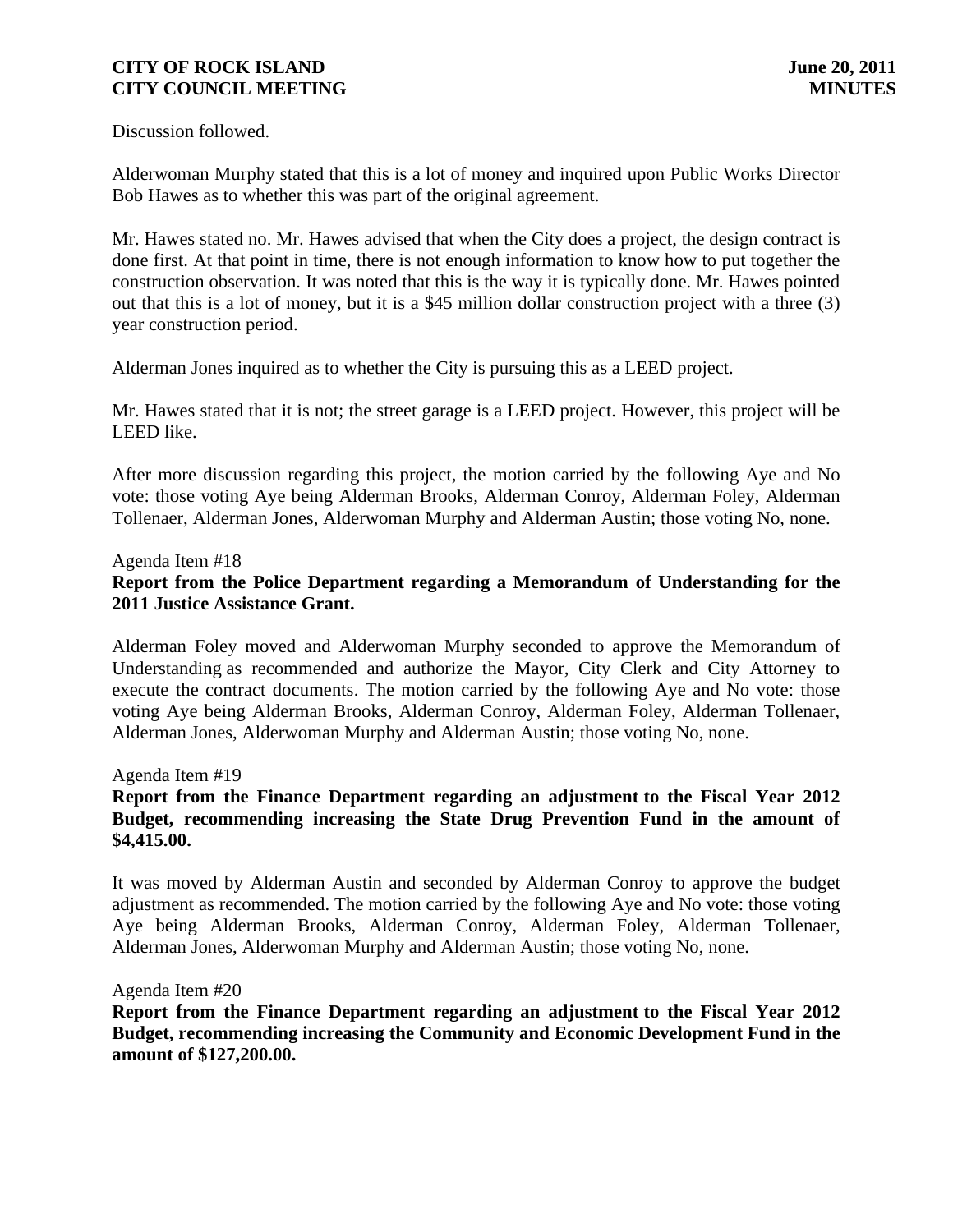Alderwoman Murphy moved and Alderman Conroy seconded to approve the budget adjustment as recommended. The motion carried by the following Aye and No vote: those voting Aye being Alderman Brooks, Alderman Conroy, Alderman Foley, Alderman Tollenaer, Alderman Jones, Alderwoman Murphy and Alderman Austin; those voting No, none.

#### Agenda Item #21

**Report from the Public Works Department regarding a request for an ordinance prohibiting the drilling of potable water wells within the area of the City bounded by 18th Avenue to the alley between 18th Avenue and 19th Avenue and 17th Street to a distance of 280 feet east of 17th Street.**

It was moved by Alderman Foley and seconded by Alderwoman Murphy to approve the request as recommended and refer to the City Attorney for an ordinance. The motion carried by the following Aye and No vote: those voting Aye being Alderman Brooks, Alderman Conroy, Alderman Foley, Alderman Tollenaer, Alderman Jones, Alderwoman Murphy and Alderman Austin; those voting No, none.

#### Agenda Item #22

**Report from the Community and Economic Development Department regarding the stabilization of Old Lincoln School, recommending implementing SGGM's recommendations of items one (1) through six (6) as stated in the report.**

Alderman Jones moved and Alderman Conroy seconded to approve the implementation of items one (1) through six (6) as recommended.

Discussion followed with Mayor Pauley stating that citizens are at the Council meeting to speak on this issue.

Deb Kuntzi of 842  $20<sup>th</sup>$  Street stepped forward. Ms. Kuntzi indicated that she was at the meeting on behalf of the Broadway Historic District Neighborhood Association. Ms. Kuntzi discussed background information in regards to past development and marketing opportunities in regards to Old Lincoln School. Ms. Kuntzi stated that Council should not vote to demolish the building that has been so vital to the fabric of the neighborhood. Ms. Kuntzi supported the stabilization of Old Lincoln School.

Mr. Vince Thomas of 1000  $21<sup>st</sup>$  Street voiced concerns regarding the school administration closing Old Lincoln School and tax dollars being spent as it related to poor planning concerning past school closings as well as Old Lincoln School.

Barb Braun of 1038 21<sup>st</sup> Street stepped forward. Ms. Braun stated that she was at the Council meeting as a resident and also as Vice President of the Broadway Historic District Neighborhood Association. Ms. Braun discussed an anonymous e-mail survey that the association sent out in regards to Council considering the decision of stabilizing or demolishing Old Lincoln School. Ms. Braun advised that more than 100 responses came back from people all over the City. It was noted that 84% of 100 responses agreed that the City should spend the money to stabilize the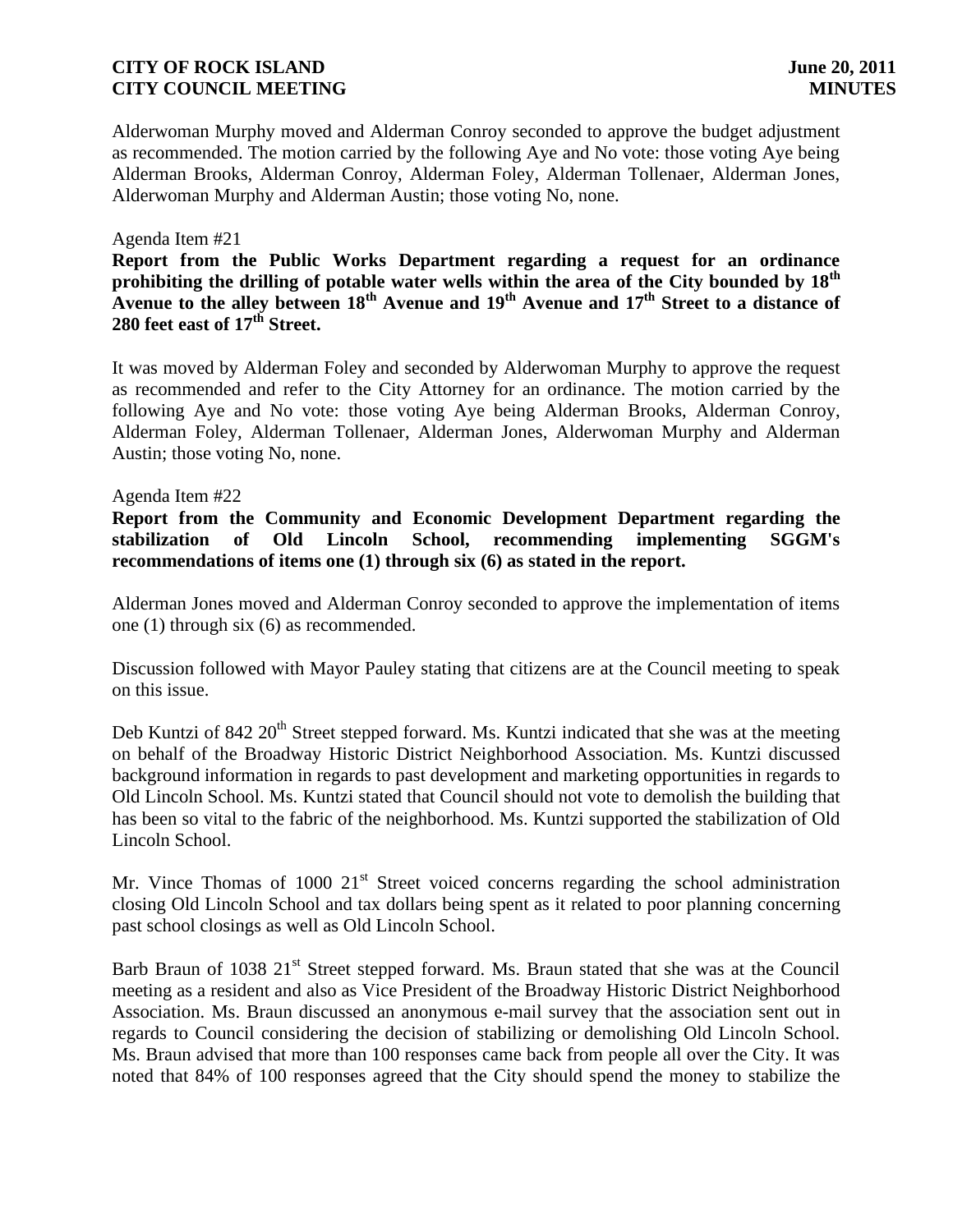school. Ms. Braun encouraged Council to take the survey into consideration when voting on this issue.

Alderman Tollenaer inquired as to why this was an anonymous survey. Ms. Braun commented that they had very little time to put something together.

After more discussion regarding the survey, Alderman Brooks advised that he rather use the money to go into facilitating a grant program to improve the housing around Old Lincoln School rather than using the money to stabilize the structure.

Diane Oestreich of 816 22<sup>nd</sup> Street stepped forward. Ms. Oestreich stated that the money being asked for is not City money, it is TIF money. Ms. Oestreich advised that the money in the TIF fund is what the rest of the citizens pay to support City services dedicated to an area. Ms. Oestreich added that the TIF money could not be used to demolish the building. Ms. Oestreich inquired upon Council to please support the stabilization of Old Lincoln School.

Linda Anderson of 1718  $21<sup>st</sup>$  Street stepped forward. Ms. Anderson stated that there are people that do not live in the neighborhood that would support saving Old Lincoln School. Ms. Anderson was in favor of stabilizing Old Lincoln School.

Anthony Heddlesten of 541 23<sup>rd</sup> Street stepped forward. Mr. Heddlesten discussed various trends that are taking place across the country to invest in Downtown areas. Mr. Heddlesten commented that not investing to save this building is a terrible idea.

Mayor Pauley advised that the City has invested heavily in the Downtown. It was noted that over 150 lofts have been added along with Schwiebert Riverfront Park, Jackson Square and many others. The Mayor commented that the City will continue to invest in the Downtown.

Alderman Foley discussed investing in the Downtown as it related to various projects including Sala Flats, McKesson, Goldman Lofts and other facilities.

Megan Quinn of 514 23<sup>rd</sup> Street stepped forward. Ms. Quinn stated that she has lived in the Broadway neighborhood for 30 years. Ms. Quinn supported the stabilization of Old Lincoln School.

David Cordes of 816  $20<sup>th</sup>$  Street stepped forward. Mr. Cordes stated that the City of Rock Island has a far reaching reputation for historic preservation; it extends across the entire United States. Mr. Cordes advised that the City has had many successes in regards to historic preservation. Mr. Cordes encouraged Council to not make a decision that would cause harm to that reputation. Mr. Cordes strongly supported the stabilization of Old Lincoln school.

Jeff Dismer of 3401 South Shore Drive, Moline, IL stepped forward. Mr. Dismer stated that he is an architect and owns a business in Rock Island. Mr. Dismer advised that he looks very favorably on what the City has done to date regarding preservation, restoration and new construction. Mr. Dismer indicated that restoration takes time and encouraged Council to give it some time for the structure. Mr. Dismer supported the stabilization of Old Lincoln School.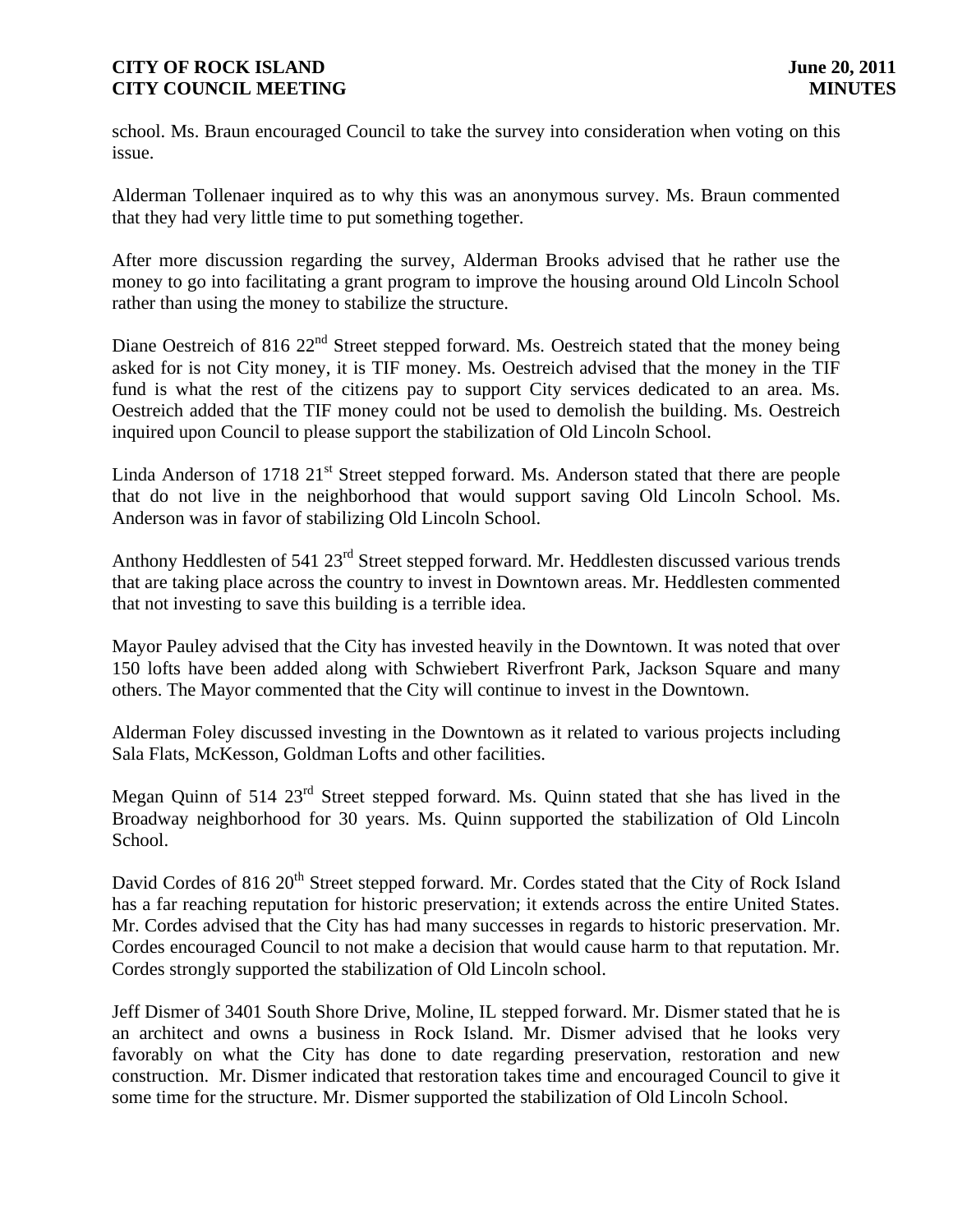Eric Mathis of 1320 20<sup>th</sup> Street stepped forward. Mr. Mathis stated that Old Lincoln School is an amazing structure. Mr. Mathis supported the stabilization of the building.

Alderwoman Murphy questioned as to whether the roof leaked when the City bought the property, and if it was leaking then why wasn't a tarp placed over it; why signage was not placed on the property to let people know that the building was available and what has the City done to market the structure.

Planning and Redevelopment Administrator Alan Carmen stated that there was some deterioration at the time of purchase, but not as significant as it is today. Mr. Carmen added that it was a matter of physical ability to put a tarp on the structure. Mr. Carmen noted that at that time, it appeared that there was a prospect for development to occur and that development interest would have resulted in the stabilization of the property in which the stabilization would not be done by the City. Mr. Carmen commented that three various marketing efforts were explored.

Alderwoman Murphy stated that the City did not succeed in protecting the structure when the City bought it, and adequate marketing efforts have not been explored. Alderwoman Murphy further discussed these issues along with maintenance of the property as it related to community support, and signage as it related to marketing efforts concerning the property.

Alderman Jones discussed the historical value of the property and stated that he supported the stabilization of Old Lincoln School.

Alderman Austin advised that the City is at the point where doing nothing is not an option and added that he would hate to take down something that could have options. Alderman Austin indicated that a couple of developers have stepped forward in the last week. Alderman Austin believed that a little bit more time should be given on this issue.

Alderman Austin then moved to defer action on Agenda Item  $#22$  until July  $25<sup>th</sup>$ , Alderman Tollenaer seconded.

Discussion followed with Alderman Conroy stating that he would like to speak on this item.

Alderman Tollenaer then removed his second.

Alderman Conroy stated that the City hasn't taken as good of care of the building as it should have. Alderman Conroy advised that a couple of developers have stepped forward and no one wants to take down the building unless there is no alternative, and no one wants to keep investing in the property if there are no options. Alderman Conroy stated that he didn't feel that July  $25^{\text{th}}$ was long enough and wanted to give the people that are coming forward now more time to speak to Council.

After more discussion, Alderman Austin then moved to defer Agenda Item #22 until Monday, August 22, 2011, Alderman Tollenaer seconded. The motion carried by the following Aye and No vote: those voting Aye being Alderman Brooks, Alderman Conroy, Alderman Foley,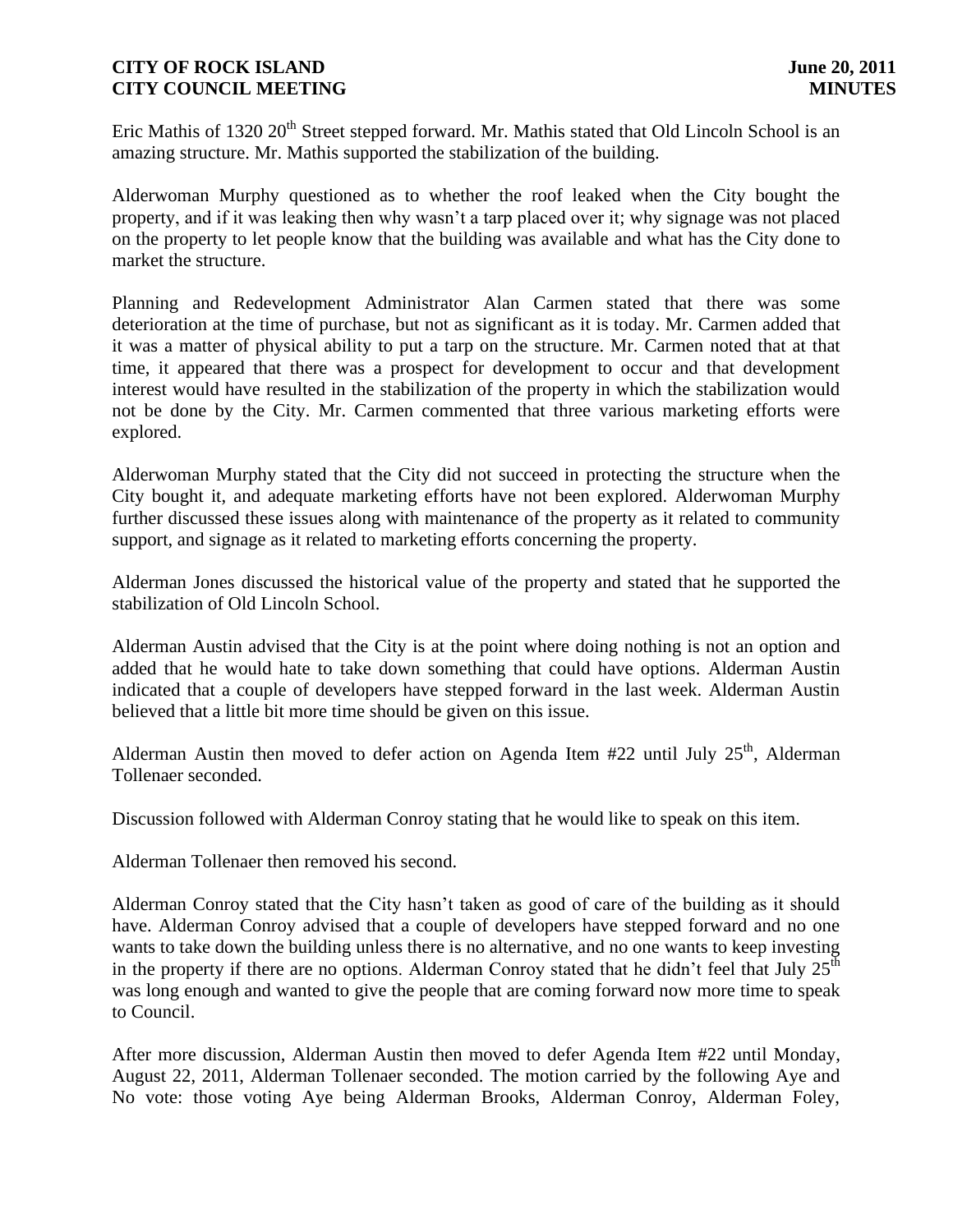Alderman Tollenaer, Alderman Jones, Alderwoman Murphy and Alderman Austin; those voting No, none.

Mayor Pauley stated that Council will then come back with a decision, and at that time, hopefully, information will have been gathered from the people that are looking to do some renovation.

#### Agenda Item #23

### **Report from the Community and Economic Development Department regarding a contribution in the amount of \$10,000.00 to the Employer Assisted Housing Program in support of Arsenal employees who are seeking to purchase a home in Rock Island.**

It was moved by Alderwoman Murphy and seconded by Alderman Austin to approve the contribution as recommended. The motion carried by the following Aye and No vote: those voting Aye being Alderman Brooks, Alderman Conroy, Alderman Foley, Alderman Tollenaer, Alderman Jones, Alderwoman Murphy and Alderman Austin; those voting No, none.

#### Agenda Item #24

# **Report from the Community and Economic Development Department regarding a TIF contribution in the amount of \$100,000.00 to Rock Island Economic Growth for environmental remediation on the former Illinois Oil site.**

Alderman Austin moved and Alderman Foley seconded to approve the contribution as recommended.

Discussion followed.

Alderman Tollenaer inquired that since the property is in private hands, and the City doesn't own it then why staff is asking for money from the City and why is the City liable.

Special Projects Manager Sally Heffernan stated that technically and legally, the City is not liable. Ms. Heffernan advised that there is a significant amount of contamination in the City right-of-way between the western edge of  $25<sup>th</sup>$  Street and the property border. Ms. Heffernan added that it really should come out.

Ms. Heffernan further discussed cleanup of the property as it related to the original property owner that caused the contamination not being in business anymore.

After more discussion, the motion carried by the following Aye and No vote: those voting Aye being Alderman Brooks, Alderman Conroy, Alderman Foley, Alderman Jones, Alderwoman Murphy and Alderman Austin; those voting No, Alderman Tollenaer.

### Agenda Item #25 **Report from the Mayor regarding reappointments to the Beautification Commission**.

It was moved by Alderman Foley and seconded by Alderwoman Murphy to approve the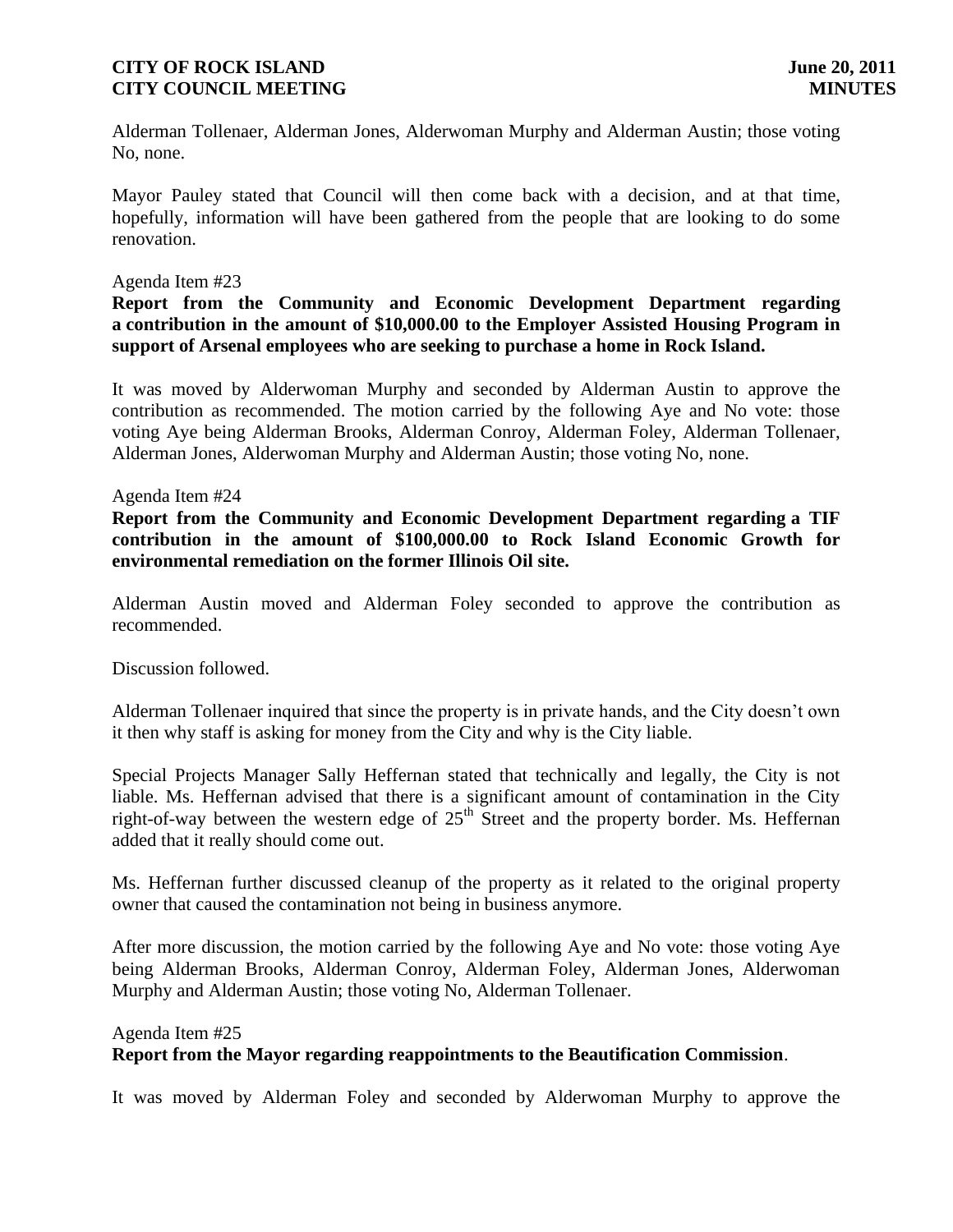reappointments as recommended. The motion carried by the following Aye and No vote: those voting Aye being Alderman Brooks, Alderman Conroy, Alderman Foley, Alderman Tollenaer, Alderman Jones, Alderwoman Murphy and Alderman Austin; those voting No, none.

Jane Tschappat, Betty Moran, Sue McDevitt and Wanda Lambert were reappointed to the Beautification Commission for four (4) year terms ending on June 30, 2015.

#### Agenda Item #26

# **Report from the City Clerk regarding a request for a Street Closing at 13th Avenue between 5th Street and 6th Street; along with a Sound Amplification permit for a birthday party to be held on Saturday, July 2, 2011 from 3:00 p.m. to 8:30 p.m.**

Alderman Foley moved and Alderwoman Murphy seconded to approve the requests as recommended. The motion carried by the following Aye and No vote: those voting Aye being Alderman Brooks, Alderman Conroy, Alderman Foley, Alderman Tollenaer, Alderman Jones, Alderwoman Murphy and Alderman Austin; those voting No, none.

#### Agenda Item #27

# **Report from the City Clerk regarding a Sound Amplification permit for Broadway Presbyterian Church to hold a series of concerts on Sunday, July 17 and August 21, 2011 from 3:30 p.m. to 6:30 p.m. at 710 23rd Street.**

It was moved by Alderman Jones and seconded by Alderwoman Murphy to approve the sound amplification permit as recommended. The motion carried by the following Aye and No vote: those voting Aye being Alderman Brooks, Alderman Conroy, Alderman Foley, Alderman Tollenaer, Alderman Jones, Alderwoman Murphy and Alderman Austin; those voting No, none.

### Agenda Item #28 **Items from the City Manager's Memorandum Packet.**

City Manager John Phillips inquired upon Finance Director Bill Scott to update Council on the May Management Report.

Mr. Scott advised that the target for May is 17%. It was noted that in the General Fund, the revenue is reported at 12% and the expenditures are at 10%, which are below target. Mr. Scott stated that in regards to the revenue in the General Fund, the first property tax distribution has been deposited into the City's account. Mr. Scott commented that it is close to 40% of the property taxes that are received during the year. Mr. Scott indicated that the rest of the revenues shown in the report are ahead of budget by \$520,000.00, which is due to the income tax and replacement tax. It was noted that these are also the two (2) State shared revenues that the City is concerned about. Mr. Scott discussed the projection that was provided to the City from the Illinois Municipal League in April in regards to the income and replacement tax. Mr. Scott advised that the bottom line is that the City will have to closely monitor the income and replacement tax.